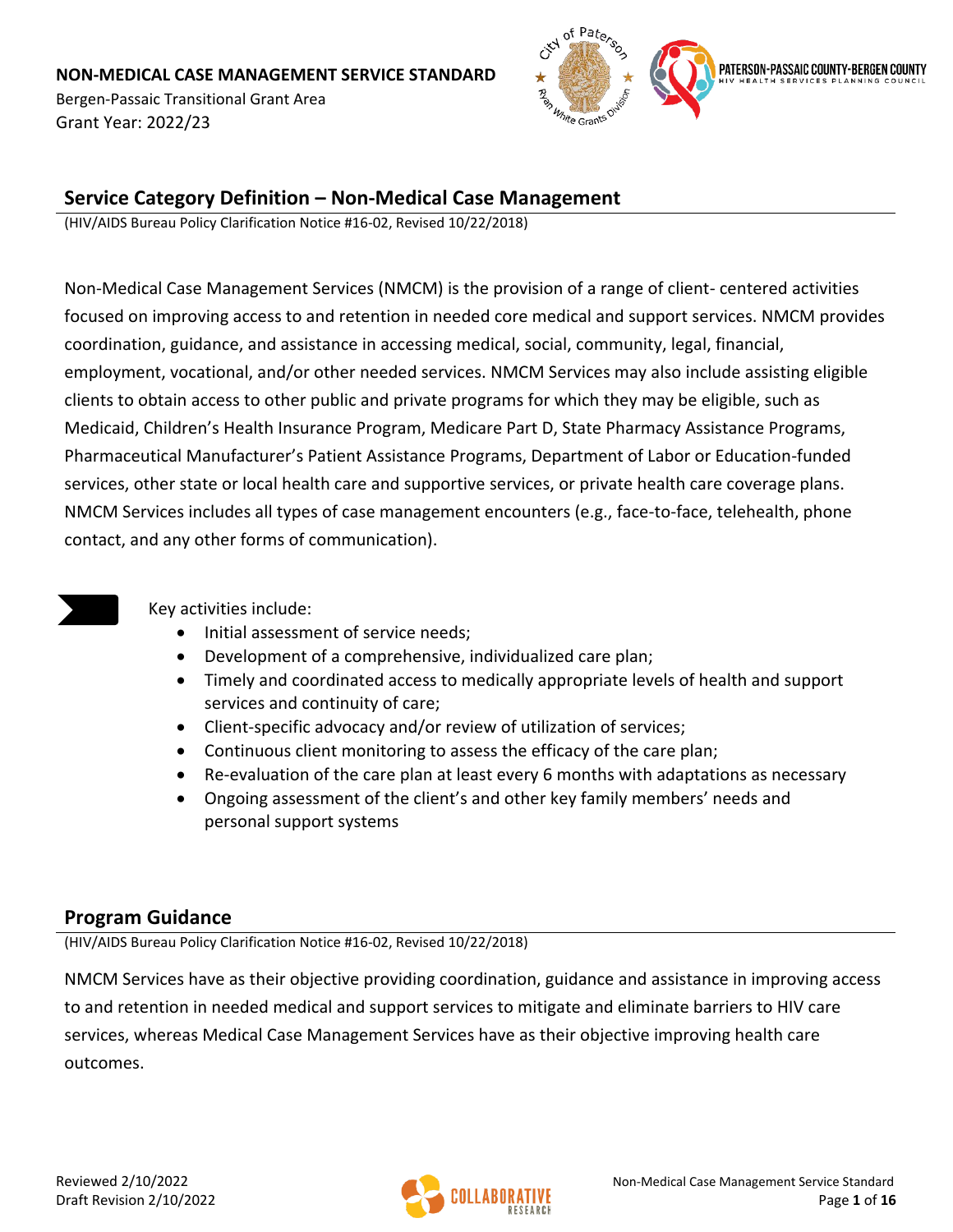

## **Ryan White HIV/AIDS Program Eligibility Requirements**

(HIV/AIDS Bureau Policy Clarification Notice #13-02, Revised 5/1/2019)

Person(s) seeking services in the Ryan White HIV/AIDS Program (RWHAP) must meet the following requirements for eligibility:



- Any person(s) with an HIV diagnosis or their legal guardian who lives in the City of Paterson, Passaic County, and/or Bergen County, New Jersey; **OR**
- A person designated as the individual's medical power of attorney (i.e., their court appointed representative or legal representative). *Proper documentation must be collected at initial determination and redetermination to verify guardianship or medical power of attorney. AND*
- Any individual with a household income that is at or below 500% of the federal poverty level; **AND**
- Any individual who is uninsured or underinsured.



Client eligibility must be certified annually and recertified at least every six months. The primary purpose of the RWHAP eligibility certification process is to ensure that an individual's residency, income, and insurance status continues to meet the Bergen-Passaic transitional grant area (TGA) eligibility requirements and to verify that the RWHAP is the payer of last resort. The eligibility recertification process includes checking for the availability of all other third-party payers. Subrecipients are also required to obtain documentation of CD4 and viral load laboratory results at each eligibility certification and recertification for all clients. Laboratory results must be recent and within 6-months of the eligibility determination date. Subrecipients are required to obtain documentation and maintain the results of the laboratory results in client chart and documented in eCOMPAS.

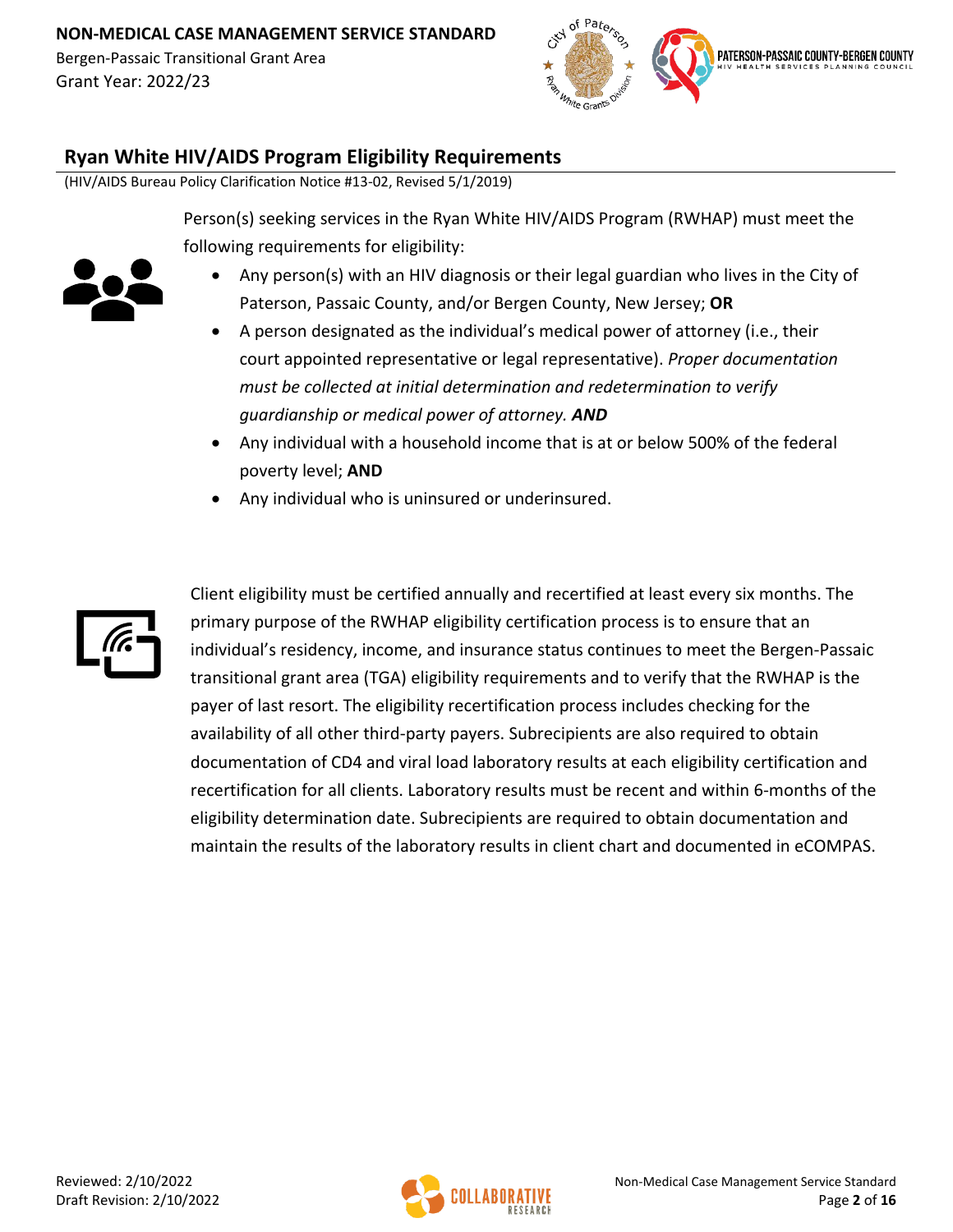Bergen-Passaic Transitional Grant Area Grant Year: 2022/23



# **Ryan White HIV/AIDS Program Eligibility Requirements**

(HIV/AIDS Bureau Policy Clarification Notice #13-02, Revised 5/1/2019)

|                                | <b>RWHAP Required Documentation Table and Frequency</b>                                                                                                                                                                                                                                                                                                                                                                                                                                                                                                                                                                                                                                                                                                                                                                                                                                                                              |                                                                                                                                                       |  |  |  |  |
|--------------------------------|--------------------------------------------------------------------------------------------------------------------------------------------------------------------------------------------------------------------------------------------------------------------------------------------------------------------------------------------------------------------------------------------------------------------------------------------------------------------------------------------------------------------------------------------------------------------------------------------------------------------------------------------------------------------------------------------------------------------------------------------------------------------------------------------------------------------------------------------------------------------------------------------------------------------------------------|-------------------------------------------------------------------------------------------------------------------------------------------------------|--|--|--|--|
| <b>Eligibility Requirement</b> | <b>Initial Eligibility Determination &amp;</b><br>Once a Year/12 Month Period Recertification                                                                                                                                                                                                                                                                                                                                                                                                                                                                                                                                                                                                                                                                                                                                                                                                                                        | <b>Recertification</b><br>(minimum of every six months)                                                                                               |  |  |  |  |
| <b>HIV STATUS</b>              | Documentation required at initial eligibility determination.<br>This may include, but is not limited to:<br>A positive HIV Immunoassay (IA) test result from an initial<br>antibody or combination antigen/antibody (Ag/Ab) test followed<br>by a positive (reactive) HIV-1/2 type-differentiating test<br>(Supplemental IA), qualitative Nucleic Acid Test (NAT)/Nucleic<br>Acid Amplification Test (NAAT), Western Blot or<br>Immunofluorescence Assay (IFA).<br>A positive qualitative HIV NAT (DNA or RNA) or HIV-1 p24<br>antigen test.<br>A detectable (quantitative) HIV viral load (undetectable viral<br>load tests are NOT proof of HIV).<br>An HIV nucleotide sequence (genotype).<br>$\bullet$<br>Documentation required for once a year/12-month recertification.<br>No documentation required<br>(Proof of HIV status must remain in the client file for the entire time<br>the client is enrolled in RWHAP services.) | No documentation required<br>(Proof of HIV status must remain in the client file for<br>the entire time the client is enrolled in RWHAP<br>services.) |  |  |  |  |

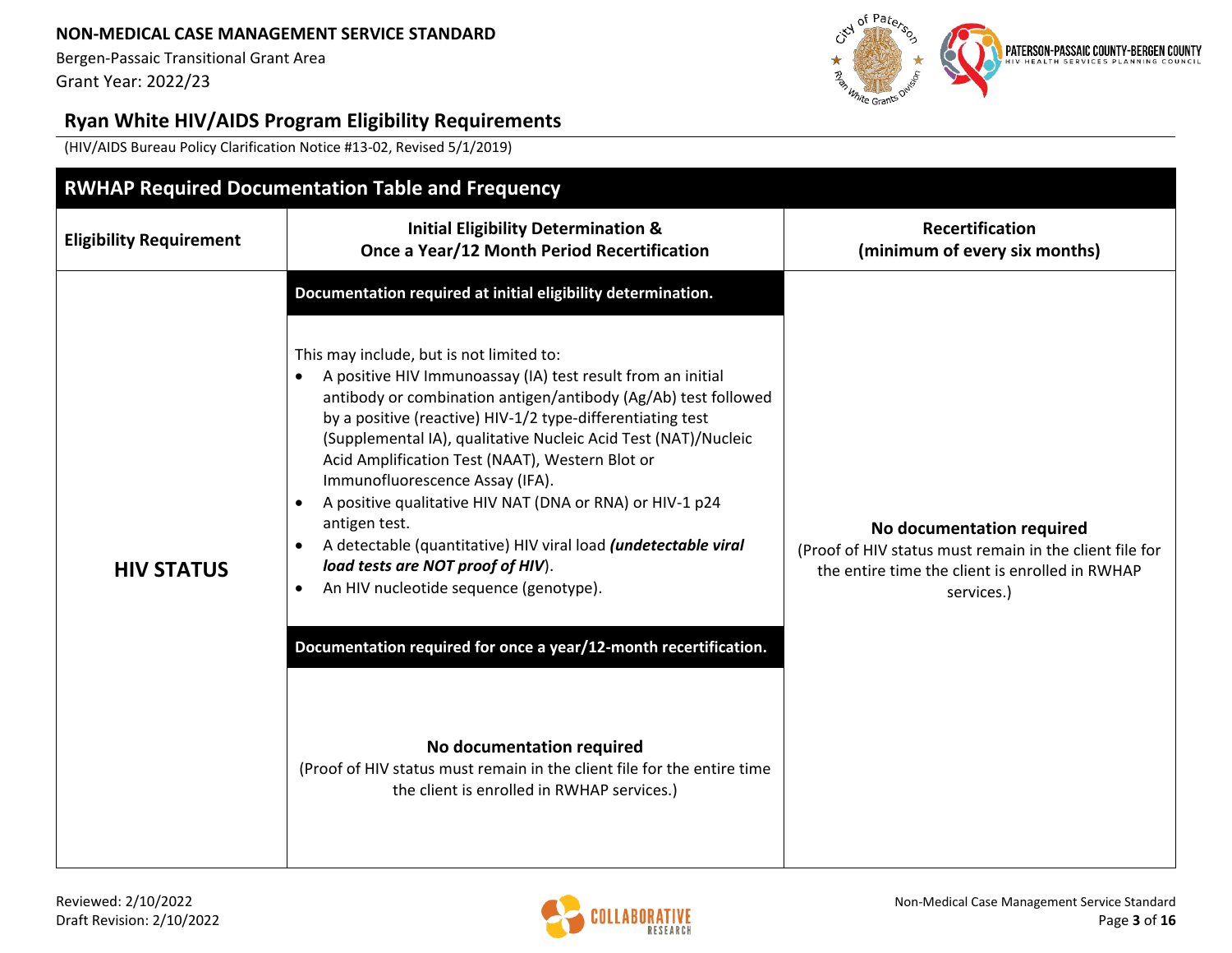

|                                   | Proof of household income: This includes income for the client, client's spouse if legally married, client's minor<br>child under the age of 18, any person claimed by the client as a dependent on a tax return, and any person that<br>has legal custody or other legal arrangements or guardianship of the client).<br>*** Income that is not counted includes grants, scholarships, fellowships, value of SNAP benefits, 401K if not<br>accessed, and any other non-accessible income, such as trust funds.<br>Documentation required at initial eligibility determination and for<br>once a year/12-month recertification. | Documentation required at eligibility recertification.                                                                                                                                                                            |
|-----------------------------------|---------------------------------------------------------------------------------------------------------------------------------------------------------------------------------------------------------------------------------------------------------------------------------------------------------------------------------------------------------------------------------------------------------------------------------------------------------------------------------------------------------------------------------------------------------------------------------------------------------------------------------|-----------------------------------------------------------------------------------------------------------------------------------------------------------------------------------------------------------------------------------|
| <b>HOUSEHOLD</b><br><b>INCOME</b> | This may include, but is not limited to:<br>Pay stubs (at least two), OR<br>$\bullet$<br>A signed and dated employer statement on company letterhead<br>$\bullet$<br>may be used. It must state the name of client, rate and<br>frequency of pay, a phone number, and whether the client is<br>currently receiving or is eligible to receive health benefits from<br>the employer, OR<br>IRS 1040 form or IRS W-2 from most recent year; OR<br>IRS W-4 form.<br>$\bullet$                                                                                                                                                       | This may include, but is not limited to:<br>Self-attestation of no change; OR<br>One of the approved documents listed in the<br>Initial Eligibility Determination & Once a Year/12<br>Month Period Recertification (on the left). |
|                                   | For clients declaring no income.                                                                                                                                                                                                                                                                                                                                                                                                                                                                                                                                                                                                |                                                                                                                                                                                                                                   |
|                                   | At least one of the following is required:<br>A statement provided as to how the client receives food, clothing, and shelter (also known as a letter of support).<br>$\bullet$<br>A recent Summary Earnings Query (SEQY) printout, or Work and Gain Economic Self Sufficiency (WAGES) printout or an<br>income tax return from the previous year.<br>Federal Insurance Contributions Act (FICA) to establish prior work year income.                                                                                                                                                                                            |                                                                                                                                                                                                                                   |

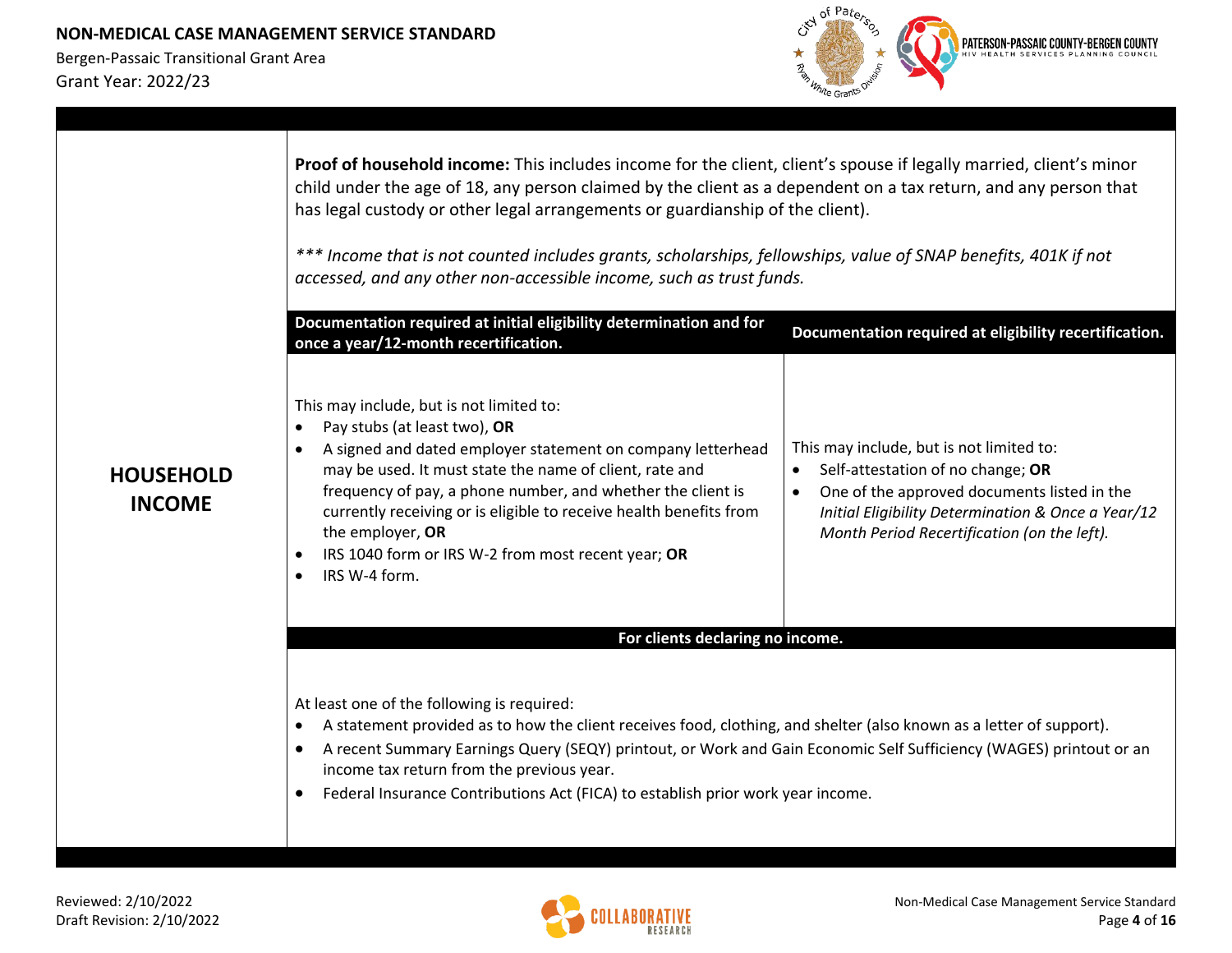

|                                   | Documentation required at initial eligibility determination and for<br>once a year/12-month recertification.                                                                                                                                                                                                                                                                                                                                                                                                                                                                                                                                                                                                                                                                                                                                                                                                                                                                                                  | Documentation required at eligibility recertification.                                                                                                                                                                                                                                                    |
|-----------------------------------|---------------------------------------------------------------------------------------------------------------------------------------------------------------------------------------------------------------------------------------------------------------------------------------------------------------------------------------------------------------------------------------------------------------------------------------------------------------------------------------------------------------------------------------------------------------------------------------------------------------------------------------------------------------------------------------------------------------------------------------------------------------------------------------------------------------------------------------------------------------------------------------------------------------------------------------------------------------------------------------------------------------|-----------------------------------------------------------------------------------------------------------------------------------------------------------------------------------------------------------------------------------------------------------------------------------------------------------|
| <b>RESIDENCY</b>                  | This may include, but is not limited to:<br>• Current New Jersey or local photo identification (includes NJ<br>driver's license); OR<br>Utility bill with client name and street address; OR<br>$\bullet$<br>Housing, rental, or mortgage agreement with client's name and<br>street address; OR<br>Recent school records with client's name and street address; OR<br>$\bullet$<br>Bank statement with client's name and street address; OR<br>$\bullet$<br>Letter from person with whom the client resides; OR<br>$\bullet$<br>Property tax receipt or W-2 form for previous year with client's<br>$\bullet$<br>name and street address; OR<br>Unemployment document with client's name and street<br>$\bullet$<br>address; OR<br>Current voter registration card with client's name and street<br>address; OR<br>Official correspondence (postmarked in last three months) with<br>client's name and street address; OR<br>Prison records (if recently released) with client's name and<br>street address. | This may include, but is not limited to:<br>Self-attestation of no change, OR<br>If client has moved, proof of residency is<br>$\bullet$<br>required. One of the approved documents listed<br>in the Initial Eligibility Determination & Once a<br>Year/12 Month Period Recertification (on the<br>left). |
|                                   | For clients declaring homeless status or living in a shelter.<br>At least one of the following is required:<br>A statement from the shelter in which the client resides or visits; OR<br>A written statement of the client describing living circumstances and a physical observation of location of residence by<br>eligibility staff eligibility staff signed and dated by the client and eligibility staff; OR<br>A statement from a social service agency attesting to the homeless status of the client.                                                                                                                                                                                                                                                                                                                                                                                                                                                                                                 |                                                                                                                                                                                                                                                                                                           |
| <b>INSURANCE</b><br><b>STATUS</b> | Subrecipient must verify if the client is eligible for or is enrolled in health care coverage programs. Obtain<br>documentation of insurance status maintain status in client chart and documented in eCOMPAS. This includes<br>Medicaid, Medicare, and employer-based health insurance programs.                                                                                                                                                                                                                                                                                                                                                                                                                                                                                                                                                                                                                                                                                                             |                                                                                                                                                                                                                                                                                                           |
|                                   | Documentation required at initial eligibility determination<br>and for once a year/12-month recertification.                                                                                                                                                                                                                                                                                                                                                                                                                                                                                                                                                                                                                                                                                                                                                                                                                                                                                                  | Documentation required at eligibility recertification.                                                                                                                                                                                                                                                    |

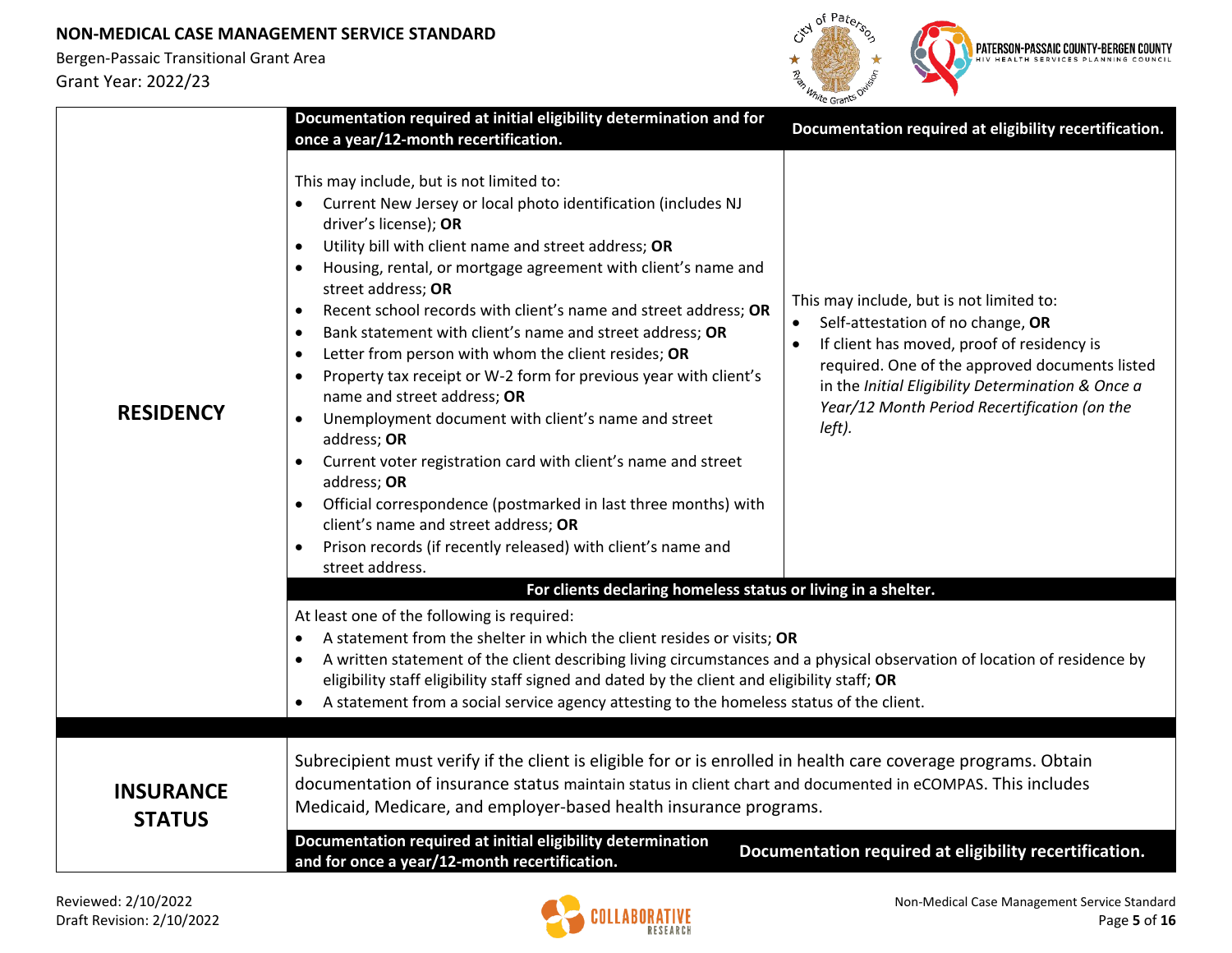

|                                           | <b>Clients with Insurance:</b><br>Obtain a copy of the insurance card (front and back) to<br>be maintained in client chart and documented in<br>eCOMPAS.<br><b>Clients without Insurance:</b><br>Document steps taken to ensure insurance is not<br>available; AND<br>Document steps taken to screen client for Medicaid<br>benefits; OR<br>Documentation of Medicaid denial; OR<br>$\bullet$<br>If the client is employed but without insurance, the client<br>$\bullet$<br>will need to provide proof that they have no access to<br>insurance from their employer (Letter from employer; or<br>Personnel handbook that describes benefits). | This may include, but is not limited to:<br>Self-attestation of no change; OR<br>$\bullet$<br>If the client has lost insurance coverage:<br>$\bullet$<br>Document steps taken to ensure insurance is not<br>$\circ$<br>available (e.g. Cobra); AND<br>Document steps taken to screen client for<br>Medicaid benefits; OR<br>Documentation of Medicaid Denial.<br>If the client has gained insurance coverage, obtain a<br>copy of the insurance card (front and back) to be<br>maintained in client chart and documented in eCOMPAS. |
|-------------------------------------------|------------------------------------------------------------------------------------------------------------------------------------------------------------------------------------------------------------------------------------------------------------------------------------------------------------------------------------------------------------------------------------------------------------------------------------------------------------------------------------------------------------------------------------------------------------------------------------------------------------------------------------------------|--------------------------------------------------------------------------------------------------------------------------------------------------------------------------------------------------------------------------------------------------------------------------------------------------------------------------------------------------------------------------------------------------------------------------------------------------------------------------------------------------------------------------------------|
|                                           | to be maintained in client chart and documented in eCOMPAS.<br>Documentation required at initial eligibility determination<br>and for once a year/12-month recertification.                                                                                                                                                                                                                                                                                                                                                                                                                                                                    | Subrecipient must obtain documentation of most recent CD4/Viral Load laboratory results at least every 6-months<br>Documentation required at eligibility recertification.                                                                                                                                                                                                                                                                                                                                                            |
| <b>CD4 / VIRAL LOAD</b><br><b>RESULTS</b> | This may include, but is not limited to:<br>Obtain documentation of most recent CD4/Viral Load<br>$\bullet$<br>laboratory results (within 6-months of eligibility<br>certification date).                                                                                                                                                                                                                                                                                                                                                                                                                                                      | This may include, but is not limited to:                                                                                                                                                                                                                                                                                                                                                                                                                                                                                             |
|                                           | For clients who are newly diagnosed.                                                                                                                                                                                                                                                                                                                                                                                                                                                                                                                                                                                                           | Obtain documentation of most recent CD4/Viral Load<br>$\bullet$                                                                                                                                                                                                                                                                                                                                                                                                                                                                      |
|                                           | Subrecipient is responsible for:<br>Obtaining documentation of CD4/Viral Load laboratory<br>$\bullet$<br>test results within 90 days of initial eligibility<br>determination. Documentation of most recent CD4/Viral<br>Load laboratory results to be maintained in client chart<br>and documented in eCOMPASS.                                                                                                                                                                                                                                                                                                                                | laboratory results (within 6-months of eligibility<br>recertification date).                                                                                                                                                                                                                                                                                                                                                                                                                                                         |

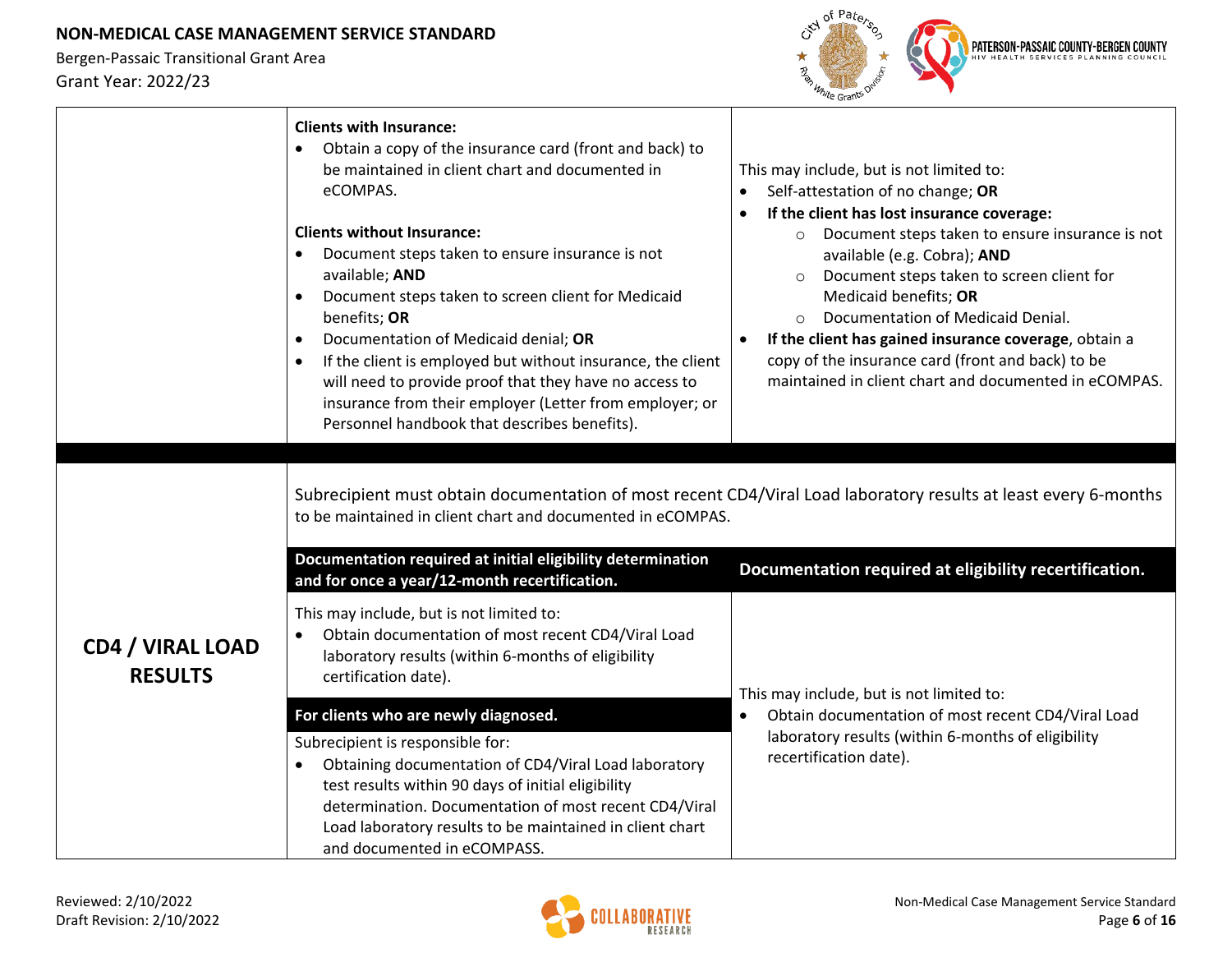

## **Personnel Qualifications**

Non-Medical Case Management services will be provided by staff who meet the minimum requirements and qualifications listed in this section.

- 1. A Bachelor's degree from an accredited college or university; **OR**
- 2. An Associate degree from an accredited college, with at least two-years of experience working with HIV diagnosed populations, chronic illness populations, or underserved populations; **OR**
- 3. A high school (HS) diploma or General Education Diploma (GED) with at least four-years of experience working with HIV diagnosed populations, chronic illness populations, or underserved populations

All Non-Medical Case Managers must complete yearly, a minimum training regimen that includes at least 8 continuing education units or **continuing education hours** (CEUs, CEHs). CEUs/CEHs may include, but are not limited to, the following areas:

- 1. HIV case management standards; **AND/OR**
- 2. AIDS Drug Assistance Program requirements; **AND/OR**
- 3. Health Insurance Premium and Cost Sharing Assistance programs; **AND/OR**
- 4. HIV disease processes, treatment, testing, legal ramifications to include confidentiality, counseling/referral and prevention, and ethics (Such as Fundamentals of HIV/HCV Counseling and Testing Training); **AND/OR**
- 5. Cultural competency training; **AND/OR**
- 6. Medicaid, Medicare, and Marketplace training/updates; **AND/OR**
- 7. Health education, risk-reduction, and harm reduction; **AND/OR**
- 8. STI prevention strategies, pre-exposure prophylaxis (PrEP), and post-exposure prophylaxis (PEP); **AND/OR**
- 9. Access to and knowledge of all RWHAP core and support services; **AND/OR**
- 10. Access to and knowledge of non-RWHAP funded services that ensures that the RWHAP remains the payer of last resort

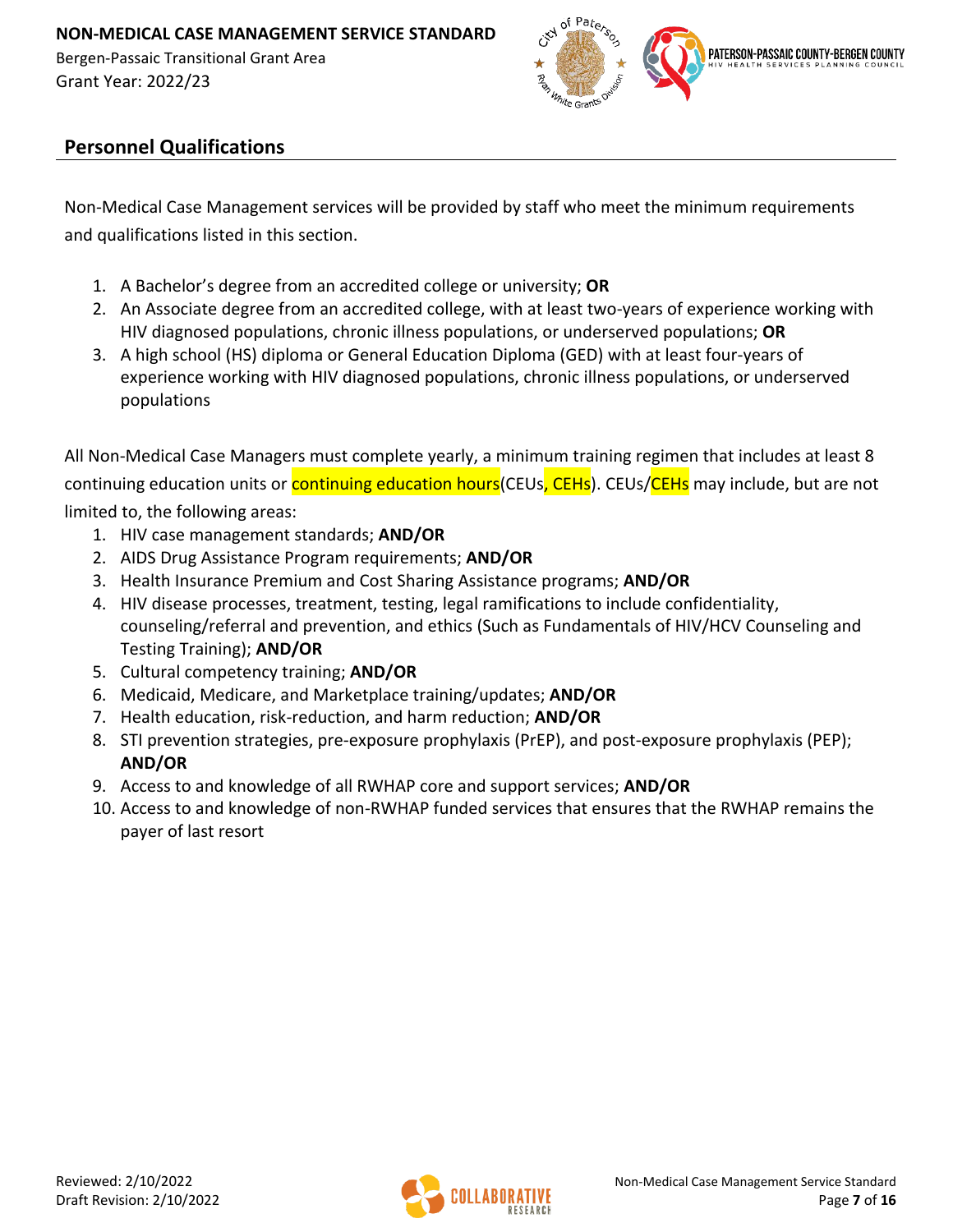

### **Quality Management Outcomes and Quality Assurance Measures**

(HIV/AIDS Bureau Policy Clarification Notice #15-02, Updated 11/30/2018)

In addition to the system-wide Service Standards applicable to all RWHAP Part A and Minority AIDS Initiative (MAI)-funded subrecipients, the following program specific Service Standards apply to Non-Medical Case Management Services subrecipients. These Service Standards are an essential component of the Bergen-Passaic Quality Management program to inform the on-going monitoring and evaluation of RWHAP Part A and MAI-funded non-medical case management subrecipients by the City of Paterson Ryan White Grants Division Office (Recipient). Full compliance with these Service Standard is expected for RWHAP Part A funded subrecipients that have contracts with the City of Paterson, Ryan White Grants Division.

| HRSA/HAB Performance Measure: HIV Viral Load Suppression (NQF#: 2082)                                                                                                             |                                                                                                                                                                                                                                                                                                                                                                                     |                                                                                                                                                                                                                                                                                                                          |                   |      |
|-----------------------------------------------------------------------------------------------------------------------------------------------------------------------------------|-------------------------------------------------------------------------------------------------------------------------------------------------------------------------------------------------------------------------------------------------------------------------------------------------------------------------------------------------------------------------------------|--------------------------------------------------------------------------------------------------------------------------------------------------------------------------------------------------------------------------------------------------------------------------------------------------------------------------|-------------------|------|
| <b>Performance Measure/ Description</b>                                                                                                                                           | <b>Numerator</b>                                                                                                                                                                                                                                                                                                                                                                    | <b>Data Element</b>                                                                                                                                                                                                                                                                                                      | <b>Exclusions</b> | Goal |
| Percentage of clients, regardless of age,<br>with a diagnosis of HIV with a HIV viral load<br>less than 200 copies/ml at last HIV viral<br>load test during the measurement year. | Number of clients in the<br>denominator with a HIV viral<br>load less than 200 copies/ml<br>at last HIV viral load test<br>during the measurement<br>year.<br><b>Denominator</b><br>Number of non-medical case<br>management clients,<br>regardless of age, with a<br>diagnosis of HIV who had at<br>least one non-medical case<br>management encounter in<br>the measurement year. | Does the client, regardless of age,<br>1.<br>have a diagnosis of HIV? (Y/N)<br>a. If yes, did the client have a non-<br>medical case management<br>encounter in the measurement<br>year? $(Y/N)$<br>i. If yes, did the client have a HIV<br>viral load test with a result<br><200 copies/mL at the last<br>test? $(Y/N)$ | <b>NONE</b>       | 90%  |
| HRSA/HAB Performance Measure: Prescription of HIV Antiretroviral Therapy (NQF#: 2083)                                                                                             |                                                                                                                                                                                                                                                                                                                                                                                     |                                                                                                                                                                                                                                                                                                                          |                   |      |
| <b>Performance Measure/ Description</b>                                                                                                                                           | <b>Numerator</b>                                                                                                                                                                                                                                                                                                                                                                    | <b>Data Element</b>                                                                                                                                                                                                                                                                                                      | <b>Exclusions</b> | Goal |
| Percentage of client, regardless of age,<br>with a diagnosis of HIV prescribed ARV<br>therapy for the treatment of HIV infection<br>during the measurement year.                  | Number of clients from the<br>denominator prescribed HIV<br>ARV therapy during the<br>measurement year.                                                                                                                                                                                                                                                                             | Does the client, regardless of age,<br>have a diagnosis of HIV? (Y/N)<br>a. If yes, did the client have a non-<br>medical case management<br>encounter in the measurement<br>year? $(Y/N)$                                                                                                                               | <b>NONE</b>       | 90%  |

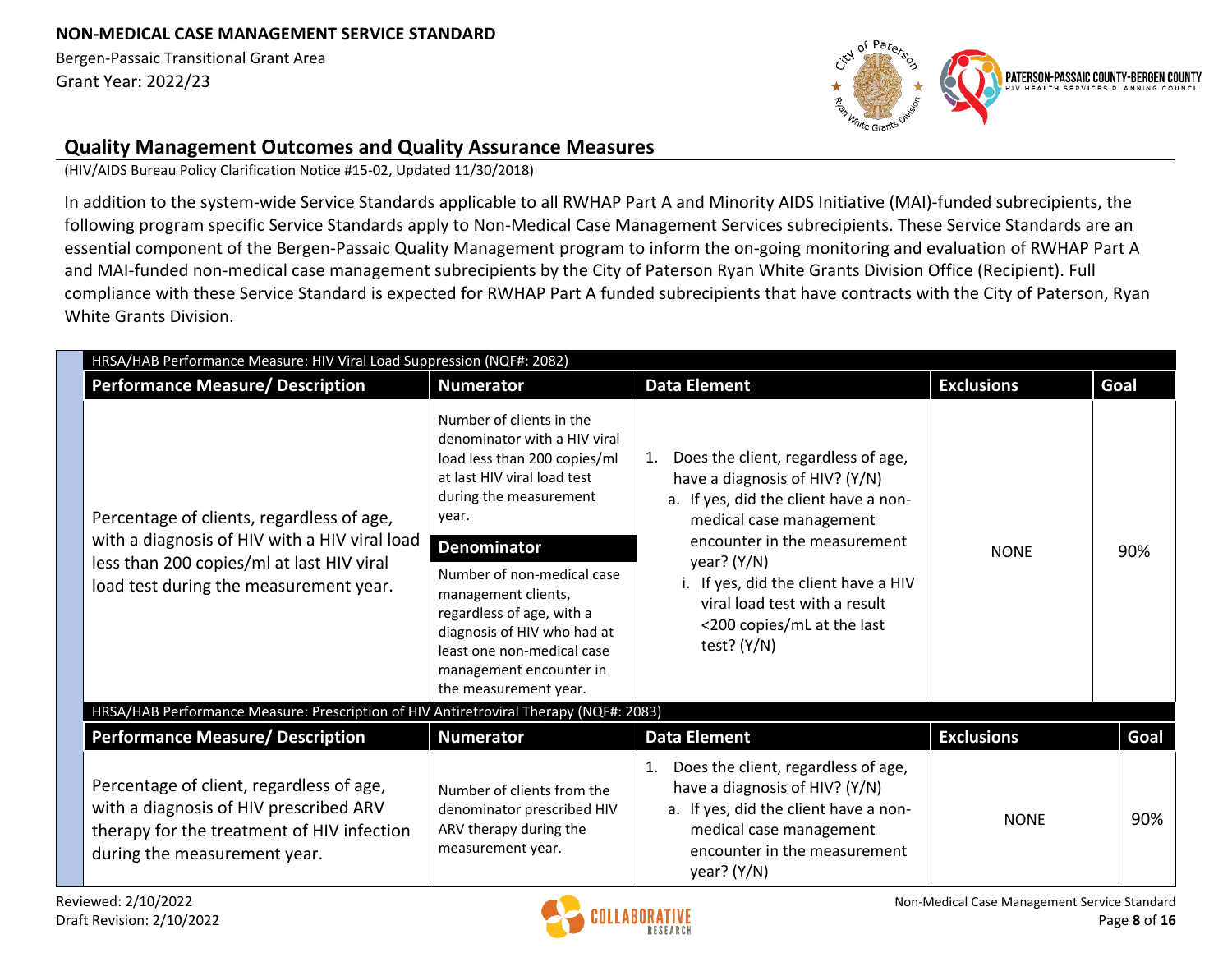

| HRSA/HAB Performance Measure: HIV Medical Visit Frequency (NQF#: 2079)                                                                                                                                                                                                     | <b>Denominator</b><br>management clients,                     | Number of non-medical case<br>regardless of age, with a<br>diagnosis of HIV who had at<br>least one non-medical case<br>management encounter in<br>the measurement year.                                                                                                                                                                                     | i. If yes, was the client prescribed<br>HIV ARV therapy during the<br>measurement year? (Y/N)                                                                                                                                                                                                                                                                                                                        |                                                                                                                                                           |             |
|----------------------------------------------------------------------------------------------------------------------------------------------------------------------------------------------------------------------------------------------------------------------------|---------------------------------------------------------------|--------------------------------------------------------------------------------------------------------------------------------------------------------------------------------------------------------------------------------------------------------------------------------------------------------------------------------------------------------------|----------------------------------------------------------------------------------------------------------------------------------------------------------------------------------------------------------------------------------------------------------------------------------------------------------------------------------------------------------------------------------------------------------------------|-----------------------------------------------------------------------------------------------------------------------------------------------------------|-------------|
| <b>Performance Measure/ Description</b><br>Percentage of clients, regardless of age,<br>with a diagnosis of HIV who had at least<br>one medical visit in each 6-month period of<br>the 24-month measurement period with a<br>minimum of 60 days between medical<br>visits. | <b>Numerator</b><br><b>Denominator</b><br>management clients, | Number of clients who had at<br>least one medical visit in each<br>6-month period of the 24-<br>month measurement period<br>with a minimum of 60 days<br>between medical visits.<br>Number of non-medical case<br>regardless of age, with a<br>diagnosis of HIV who had at<br>least one non-medical case<br>management encounter in<br>the measurement year. | <b>Data Element</b><br>Does the client, regardless of age,<br>1.<br>have a diagnosis of HIV? (Y/N)<br>a. If yes, did the client have a non-<br>medical case management<br>encounter in the measurement<br>year? (Y/N)<br>i. If yes, did the client have at<br>least one medical visit in each<br>6-month period of the 24-<br>month measurement period<br>with a minimum of 60 days<br>between medical visits? (Y/N) | <b>Exclusions</b><br>Client(s) who were not<br>enrolled in Non-Medical<br>Case Management<br>Services for a<br>continuous 24-month<br>measurement period. | Goal<br>90% |
| HRSA/HAB Performance Measure: Gap in HIV Medical Visits (NQF#: 2079)                                                                                                                                                                                                       |                                                               |                                                                                                                                                                                                                                                                                                                                                              |                                                                                                                                                                                                                                                                                                                                                                                                                      |                                                                                                                                                           |             |
| <b>Performance Measure/ Description</b>                                                                                                                                                                                                                                    | <b>Numerator</b>                                              |                                                                                                                                                                                                                                                                                                                                                              | <b>Data Element</b>                                                                                                                                                                                                                                                                                                                                                                                                  | <b>Exclusions</b>                                                                                                                                         | Goal        |
| Percentage of clients, regardless of age,<br>with a diagnosis of HIV who did not have a<br>medical visit in the last 6 months of the<br>measurement year.                                                                                                                  | last 6 months of the<br>measurement year.<br>Denominator      | Number of clients who did<br>not have a medical visit in the                                                                                                                                                                                                                                                                                                 | Does the client, regardless of age,<br>1.<br>have a diagnosis of HIV? (Y/N)<br>a. If yes, did the client have a non-<br>medical case management<br>encounter in the measurement<br>year? $(Y/N)$                                                                                                                                                                                                                     | Client(s) who were not<br>enrolled in Non-Medical<br>Case Management<br>Services for a<br>continuous 12-month<br>measurement period.                      | 90%         |

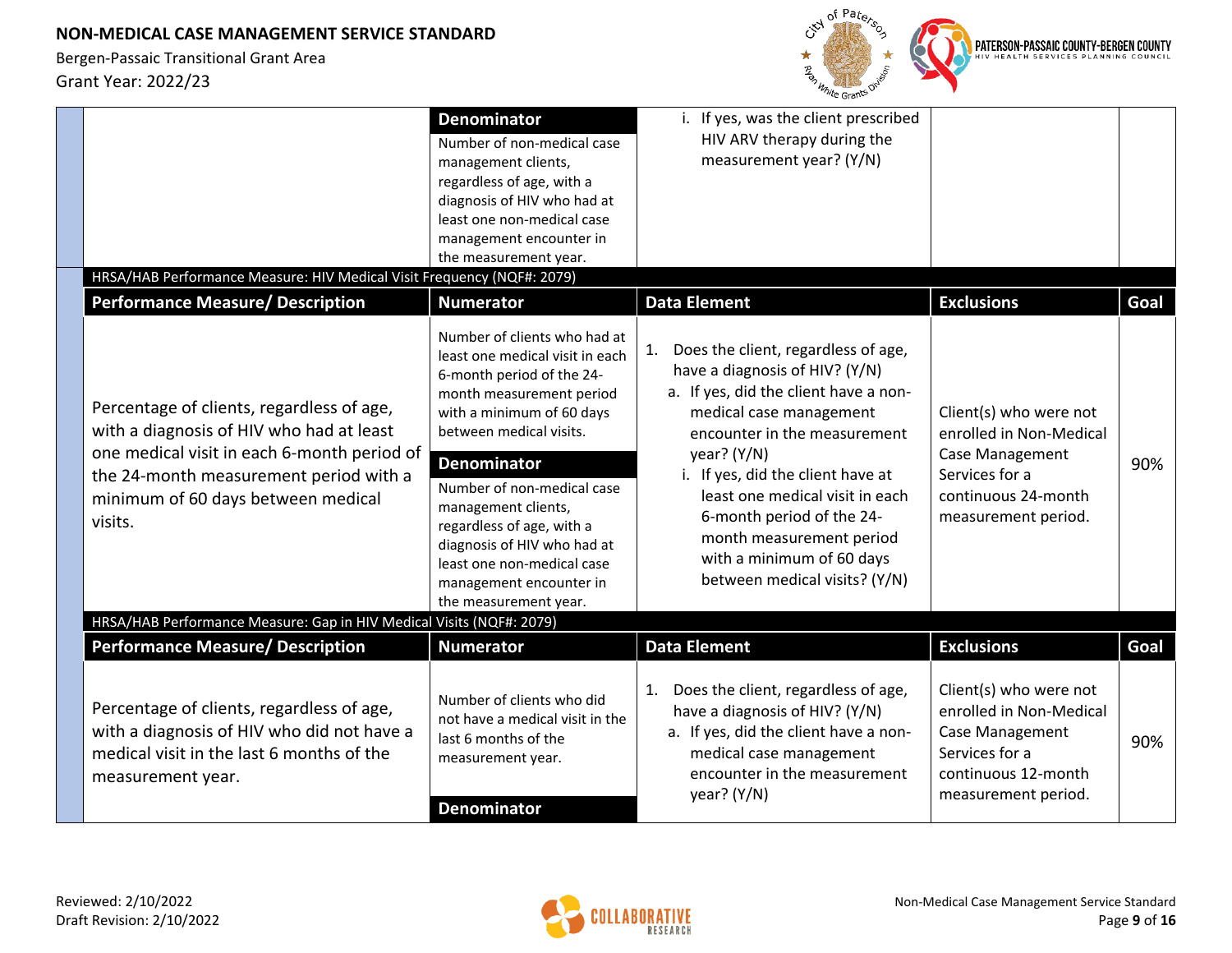

| Percentage of subrecipient non-medical<br>case management staff who met the<br>minimum requirements and qualifications<br>listed in personnel qualification section of<br>the medical case management service<br>standard.                                                                                                                                                                                                               | Number of subrecipient staff<br>in the denominator who met<br>the minimum requirements<br>and qualifications listed in<br>personnel qualification<br>section of the non-medical<br>case management service<br>standard in the measurement<br>year.<br><b>Denominator</b>                                                                                                                    | Is the NMCM staff listed on the<br>1.<br>Subrecipient budget or budget<br>modification during the<br>measurement year? (Y/N)<br>a. If yes, did NMCM staff meet the<br>minimum qualifications listed in<br>personnel qualification section of<br>the non-medical case                                                                                                                                                    | <b>NONE</b>       | 100% |
|------------------------------------------------------------------------------------------------------------------------------------------------------------------------------------------------------------------------------------------------------------------------------------------------------------------------------------------------------------------------------------------------------------------------------------------|---------------------------------------------------------------------------------------------------------------------------------------------------------------------------------------------------------------------------------------------------------------------------------------------------------------------------------------------------------------------------------------------|-------------------------------------------------------------------------------------------------------------------------------------------------------------------------------------------------------------------------------------------------------------------------------------------------------------------------------------------------------------------------------------------------------------------------|-------------------|------|
| <b>Performance Measure/ Description</b>                                                                                                                                                                                                                                                                                                                                                                                                  | <b>Numerator</b>                                                                                                                                                                                                                                                                                                                                                                            | <b>Data Element</b>                                                                                                                                                                                                                                                                                                                                                                                                     | <b>Exclusions</b> | Goal |
| Percentage of non-medical case<br>management clients, regardless of age,<br>with a diagnosis of HIV who had<br>documentation of coordination of<br>benefits/entitlement counseling and<br>referral activities to assist eligible clients to<br>obtain access to public and private<br>programs for which they may be eligible.<br>Bergen-Passaic TGA RWHAP Part A Program Monitoring Standards for Non-Medical Case Management services. | Number of clients in the<br>denominator with<br>documentation of<br>coordination of services<br>required to implement the<br>care plan in the measurement<br>year.<br><b>Denominator</b><br>Number of non-medical case<br>management clients,<br>regardless of age, with a<br>diagnosis of HIV who had at<br>least one non-medical case<br>management encounter in<br>the measurement year. | Does the client, regardless of age,<br>1.<br>have a diagnosis of HIV? (Y/N)<br>a. If yes, did the client have a non-<br>medical case management<br>encounter in the measurement<br>year? $(Y/N)$<br>i. If yes, is there documentation<br>of coordination of<br>benefits/entitlement<br>counseling and referral<br>activities to assist eligible<br>clients to obtain access to<br>public and private programs?<br>(Y/N) | <b>NONE</b>       | 90%  |
| HRSA/HAB National Program Monitoring Standards for RWHAP Part A: Section C: Support Services<br><b>Performance Measure/ Description</b>                                                                                                                                                                                                                                                                                                  | <b>Numerator</b>                                                                                                                                                                                                                                                                                                                                                                            | <b>Data Element</b>                                                                                                                                                                                                                                                                                                                                                                                                     | <b>Exclusions</b> | Goal |
|                                                                                                                                                                                                                                                                                                                                                                                                                                          | management encounter in<br>the measurement year.                                                                                                                                                                                                                                                                                                                                            |                                                                                                                                                                                                                                                                                                                                                                                                                         |                   |      |
|                                                                                                                                                                                                                                                                                                                                                                                                                                          | diagnosis of HIV who had at<br>least one medical case                                                                                                                                                                                                                                                                                                                                       | measurement year? (Y/N)                                                                                                                                                                                                                                                                                                                                                                                                 |                   |      |
|                                                                                                                                                                                                                                                                                                                                                                                                                                          | management clients,<br>regardless of age, with a                                                                                                                                                                                                                                                                                                                                            | least one medical visit in the<br>last 6 months of the                                                                                                                                                                                                                                                                                                                                                                  |                   |      |
|                                                                                                                                                                                                                                                                                                                                                                                                                                          | Number of medical case                                                                                                                                                                                                                                                                                                                                                                      | i. If yes, did the client have at                                                                                                                                                                                                                                                                                                                                                                                       |                   |      |

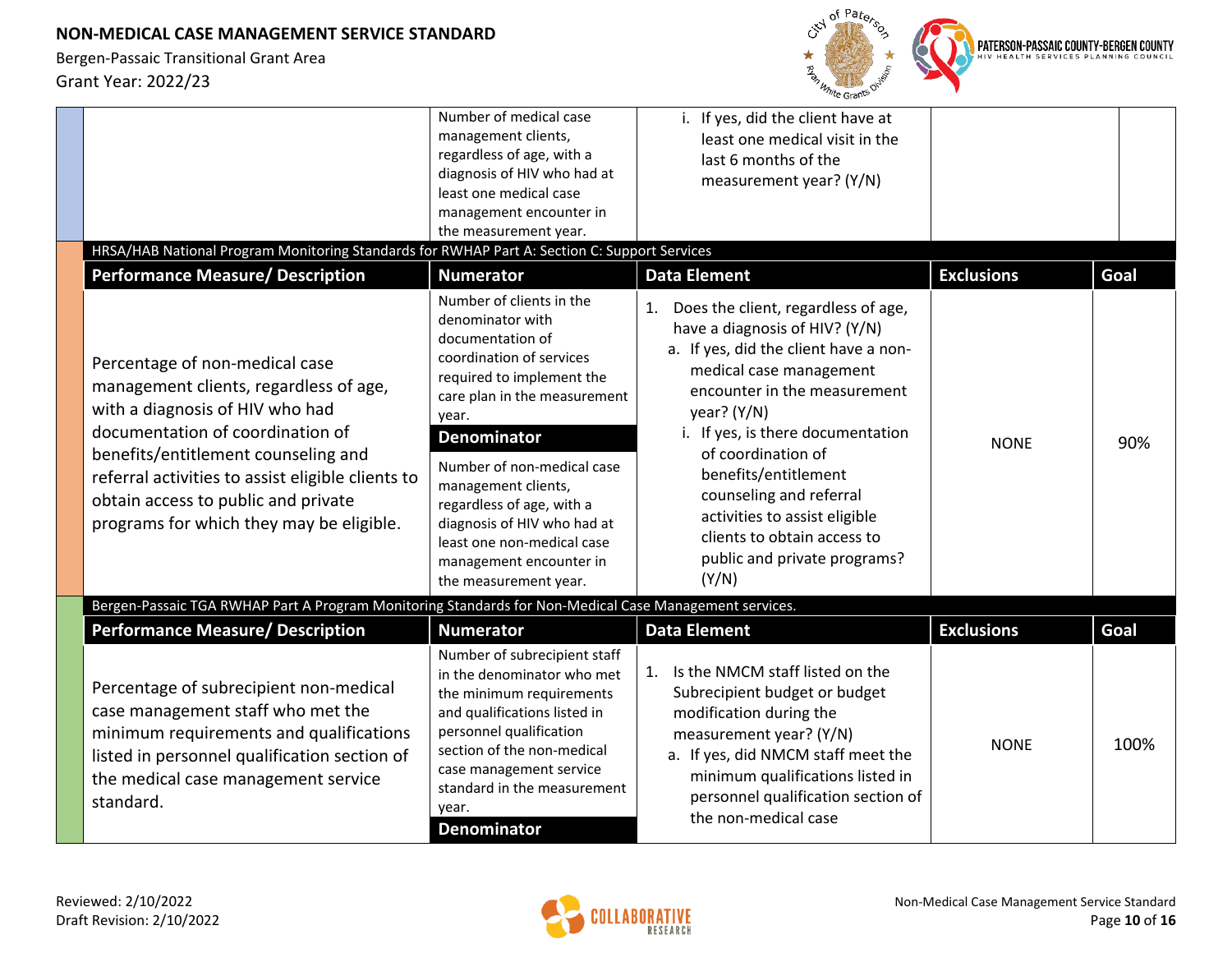

|                                                                                                                                                                                                                                                           | Number of subrecipient staff<br>listed on the RWHAP Part A<br>and MAI budget for the<br>measurement year.                                                                                                                                                                                                                                                                                       | management service standard?<br>(Y/N)                                                                                                                                                                                                                                                                        |                   |      |
|-----------------------------------------------------------------------------------------------------------------------------------------------------------------------------------------------------------------------------------------------------------|-------------------------------------------------------------------------------------------------------------------------------------------------------------------------------------------------------------------------------------------------------------------------------------------------------------------------------------------------------------------------------------------------|--------------------------------------------------------------------------------------------------------------------------------------------------------------------------------------------------------------------------------------------------------------------------------------------------------------|-------------------|------|
| Bergen-Passaic TGA RWHAP Part A Program Monitoring Standards for Non-Medical Case Management services.                                                                                                                                                    |                                                                                                                                                                                                                                                                                                                                                                                                 |                                                                                                                                                                                                                                                                                                              |                   |      |
| <b>Performance Measure/ Description</b>                                                                                                                                                                                                                   | <b>Numerator</b>                                                                                                                                                                                                                                                                                                                                                                                | <b>Data Element</b>                                                                                                                                                                                                                                                                                          | <b>Exclusions</b> | Goal |
| Percentage of non-medical case<br>management clients, regardless of age,<br>with a diagnosis of HIV who had an<br>assessment of services needs completed at<br>intake/enrollment into non-medical case<br>management services in the measurement<br>year. | Number of NMCM clients in<br>the denominator with an<br>assessment of service needs<br>completed at intake/<br>enrollment in NMCM services<br>in the measurement year.<br><b>Denominator</b><br>Number of non-medical case<br>management clients,<br>regardless of age, with a<br>diagnosis of HIV who had at<br>least one non-medical case<br>management encounter in<br>the measurement year. | Does the client, regardless of age,<br>have a diagnosis of HIV? (Y/N)<br>a. If yes, did the client have a non-<br>medical case management<br>encounter in the measurement<br>year? $(Y/N)$<br>i. If yes, did the client have a<br>completed assessment of<br>service needs in the<br>measurement year? (Y/N) | <b>NONE</b>       | 90%  |
| Bergen-Passaic TGA RWHAP Part A Program Monitoring Standards for Non-Medical Case Management services.                                                                                                                                                    |                                                                                                                                                                                                                                                                                                                                                                                                 |                                                                                                                                                                                                                                                                                                              |                   |      |
| <b>Performance Measure/ Description</b>                                                                                                                                                                                                                   | <b>Numerator</b>                                                                                                                                                                                                                                                                                                                                                                                | <b>Data Element</b>                                                                                                                                                                                                                                                                                          | <b>Exclusions</b> | Goal |
| Percentage of non-medical case<br>management clients, regardless of age,<br>with a diagnosis of HIV who had a<br>completed biopsychosocial assessment in<br>the measurement year.                                                                         | Number of NMCM clients in<br>the denominator with a<br>completed biopsychosocial<br>assessment in the<br>measurement year.<br><b>Denominator</b>                                                                                                                                                                                                                                                | Does the client, regardless of age,<br>1.<br>have a diagnosis of HIV? (Y/N)<br>a. If yes, did the client have a non-<br>medical case management<br>encounter in the measurement<br>year? $(Y/N)$                                                                                                             | <b>NONE</b>       | 90%  |

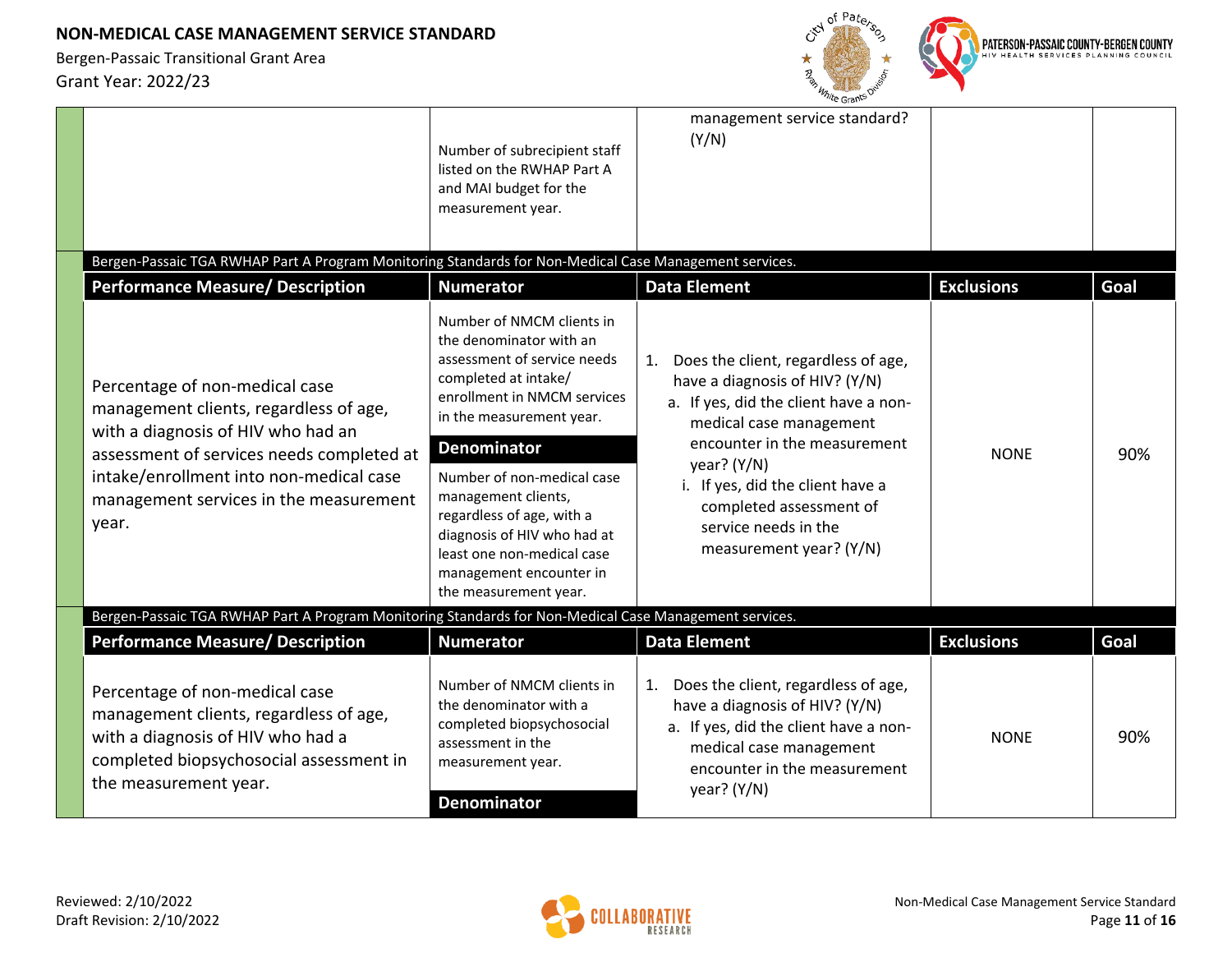

|                                                                                                                                                                                  | Number of non-medical case<br>management clients,<br>regardless of age, with a<br>diagnosis of HIV who had at<br>least one medical case<br>management encounter in<br>the measurement year.                                                                                                                                        | If yes, did the client have a<br>completed biopsychosocial<br>assessment in the<br>measurement year? (Y/N)                                                                                                                                                                                       |                                                                                                                                                             |      |
|----------------------------------------------------------------------------------------------------------------------------------------------------------------------------------|------------------------------------------------------------------------------------------------------------------------------------------------------------------------------------------------------------------------------------------------------------------------------------------------------------------------------------|--------------------------------------------------------------------------------------------------------------------------------------------------------------------------------------------------------------------------------------------------------------------------------------------------|-------------------------------------------------------------------------------------------------------------------------------------------------------------|------|
| Bergen-Passaic TGA RWHAP Part A Program Monitoring Standards for Non-Medical Case Management services.                                                                           |                                                                                                                                                                                                                                                                                                                                    |                                                                                                                                                                                                                                                                                                  |                                                                                                                                                             |      |
| <b>Performance Measure/ Description</b>                                                                                                                                          | <b>Numerator</b>                                                                                                                                                                                                                                                                                                                   | <b>Data Element</b>                                                                                                                                                                                                                                                                              | <b>Exclusions</b>                                                                                                                                           | Goal |
| Percentage of non-medical case<br>management clients, regardless of age,<br>with a diagnosis of HIV who had a<br>completed acuity score in the<br>measurement year.              | Number of NMCM clients in<br>the denominator with a<br>completed acuity score in the<br>measurement year.<br><b>Denominator</b><br>Number of non-medical case<br>management clients,<br>regardless of age, with a<br>diagnosis of HIV who had at<br>least one non-medical case<br>management encounter in<br>the measurement year. | Does the client, regardless of age,<br>1.<br>have a diagnosis of HIV? (Y/N)<br>a. If yes, did the client have a non-<br>medical case management<br>encounter in the measurement<br>year? $(Y/N)$<br>i. If yes, did the client have a<br>completed acuity score in the<br>measurement year? (Y/N) | <b>NONE</b>                                                                                                                                                 | 90%  |
| Bergen-Passaic TGA RWHAP Part A Program Monitoring Standards for Non-Medical Case Management services.                                                                           |                                                                                                                                                                                                                                                                                                                                    |                                                                                                                                                                                                                                                                                                  |                                                                                                                                                             |      |
| <b>Performance Measure/ Description</b>                                                                                                                                          | <b>Numerator</b>                                                                                                                                                                                                                                                                                                                   | <b>Data Element</b>                                                                                                                                                                                                                                                                              | <b>Exclusions</b>                                                                                                                                           | Goal |
| Percentage of non-medical case<br>management clients, regardless of age,<br>with a diagnosis of HIV who had a care plan<br>developed and/or updated at least every 6-<br>months. | Number of NMCM clients<br>who had a care plan<br>developed and updated at<br>least every 6-months.                                                                                                                                                                                                                                 | Does the client, regardless of age,<br>1.<br>have a diagnosis of HIV? (Y/N)<br>a. If yes, did the client have a non-<br>medical case management<br>encounter in the measurement<br>year? $(Y/N)$<br>i. If yes, is there a care plan<br>developed and/or updated at                               | <b>NMCM</b> clients<br>1.<br>who initiated<br><b>NMCM</b> services<br>in the last six<br>months of the<br>measurement<br>year.<br>2.<br><b>NMCM</b> clients | 90%  |
|                                                                                                                                                                                  | <b>Denominator</b>                                                                                                                                                                                                                                                                                                                 |                                                                                                                                                                                                                                                                                                  | who were                                                                                                                                                    |      |

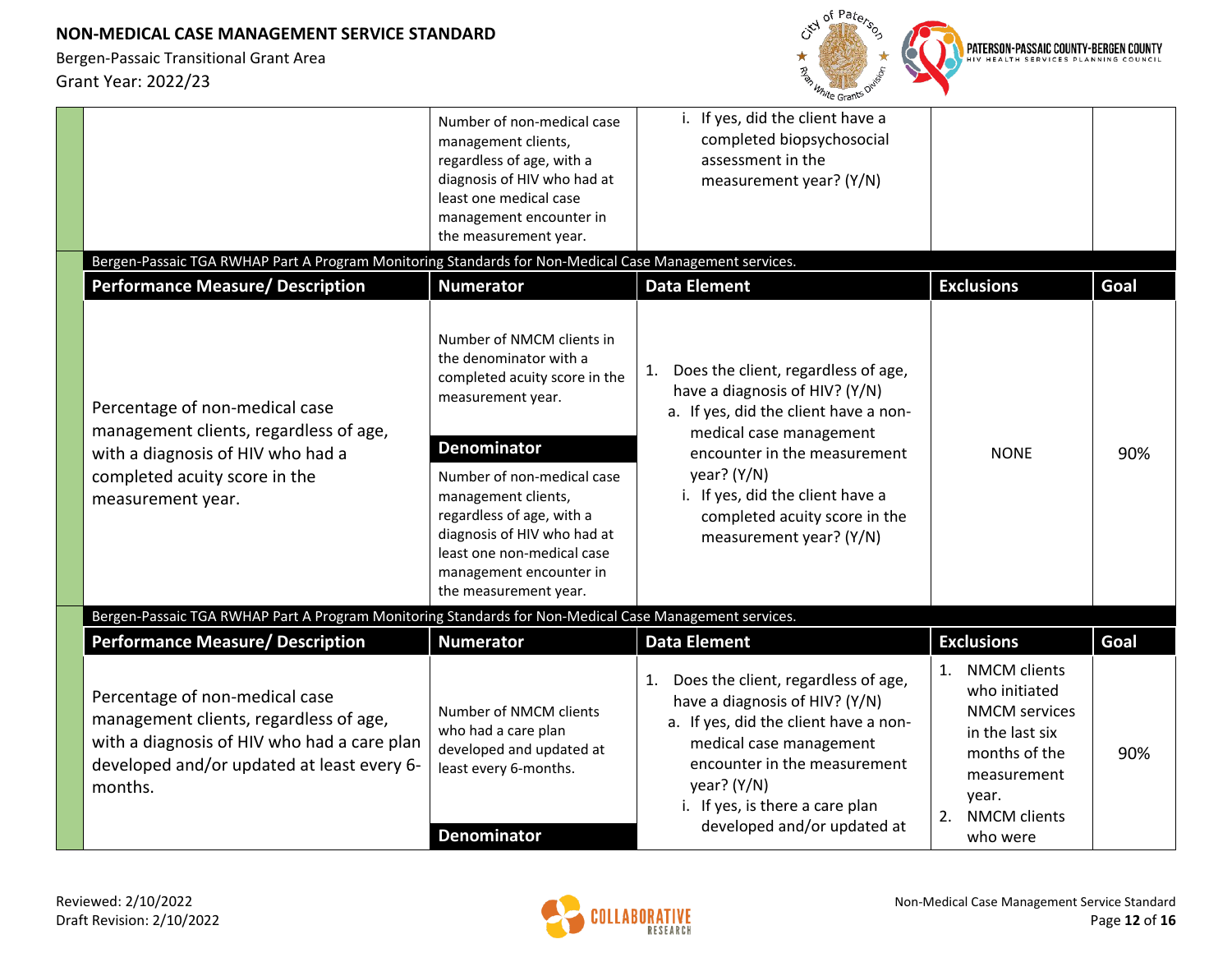

| Bergen-Passaic TGA RWHAP Part A Program Monitoring Standards for Non-Medical Case Management services.                                                                                                                   | Number of non-medical case<br>management clients,<br>regardless of age, with a<br>diagnosis of HIV who had at<br>least one non-medical case<br>management encounter in<br>the measurement year.                                                                                                                                 | least every 6-months during<br>the measurement year? (Y/N)                                                                                                                                                                                                                    | discharged from<br><b>NMCM</b> services<br>prior to six<br>months of<br>service in the<br>measurement<br>year. |      |
|--------------------------------------------------------------------------------------------------------------------------------------------------------------------------------------------------------------------------|---------------------------------------------------------------------------------------------------------------------------------------------------------------------------------------------------------------------------------------------------------------------------------------------------------------------------------|-------------------------------------------------------------------------------------------------------------------------------------------------------------------------------------------------------------------------------------------------------------------------------|----------------------------------------------------------------------------------------------------------------|------|
| <b>Performance Measure/ Description</b>                                                                                                                                                                                  | <b>Numerator</b>                                                                                                                                                                                                                                                                                                                | <b>Data Element</b>                                                                                                                                                                                                                                                           | <b>Exclusions</b>                                                                                              | Goal |
| Percentage of non-medical case<br>management clients, regardless of age,<br>with a diagnosis of HIV who had a<br>completed discharge summary in the<br>measurement year.                                                 | Number of NMCM clients in<br>the denominator with a<br>completed discharge in the<br>measurement year.<br><b>Denominator</b><br>Number of non-medical case<br>management clients,<br>regardless of age, with a<br>diagnosis of HIV who had at<br>least one non-medical case<br>management encounter in<br>the measurement year. | Does the client, regardless of age,<br>1.<br>have a diagnosis of HIV? (Y/N)<br>a. If yes, did the client have a non-<br>medical case management<br>encounter in the measurement<br>year? $(Y/N)$<br>i. If yes, did the client have a<br>completed discharge<br>summary? (Y/N) | <b>MCM</b> client<br>1.<br>continues<br>enrollment in<br>services.                                             | 90%  |
| Bergen-Passaic TGA RWHAP Part A Program Monitoring Standards for Medical Case Management services.<br><b>Performance Measure/ Description</b>                                                                            | <b>Numerator</b>                                                                                                                                                                                                                                                                                                                | <b>Data Element</b>                                                                                                                                                                                                                                                           | <b>Exclusions</b>                                                                                              | Goal |
| Percentage of non-medical case<br>management clients, regardless of age,<br>with a diagnosis of HIV, who had a<br>completed discharge summary for no<br>contact or NMCM services in 6-months in<br>the measurement year. | Number of NMCM clients in<br>the denominator with a<br>completed discharge<br>summary for no contact or<br><b>NMCM services in 90 days in</b><br>the measurement year.<br><b>Denominator</b>                                                                                                                                    | Does the client, regardless of age,<br>1.<br>have a diagnosis of HIV? (Y/N)<br>a. If yes, did the client have a<br>completed discharge summary?<br>(Y/N)<br>If yes, did the client have a<br>completed discharge summary                                                      | <b>NONE</b>                                                                                                    | 90%  |

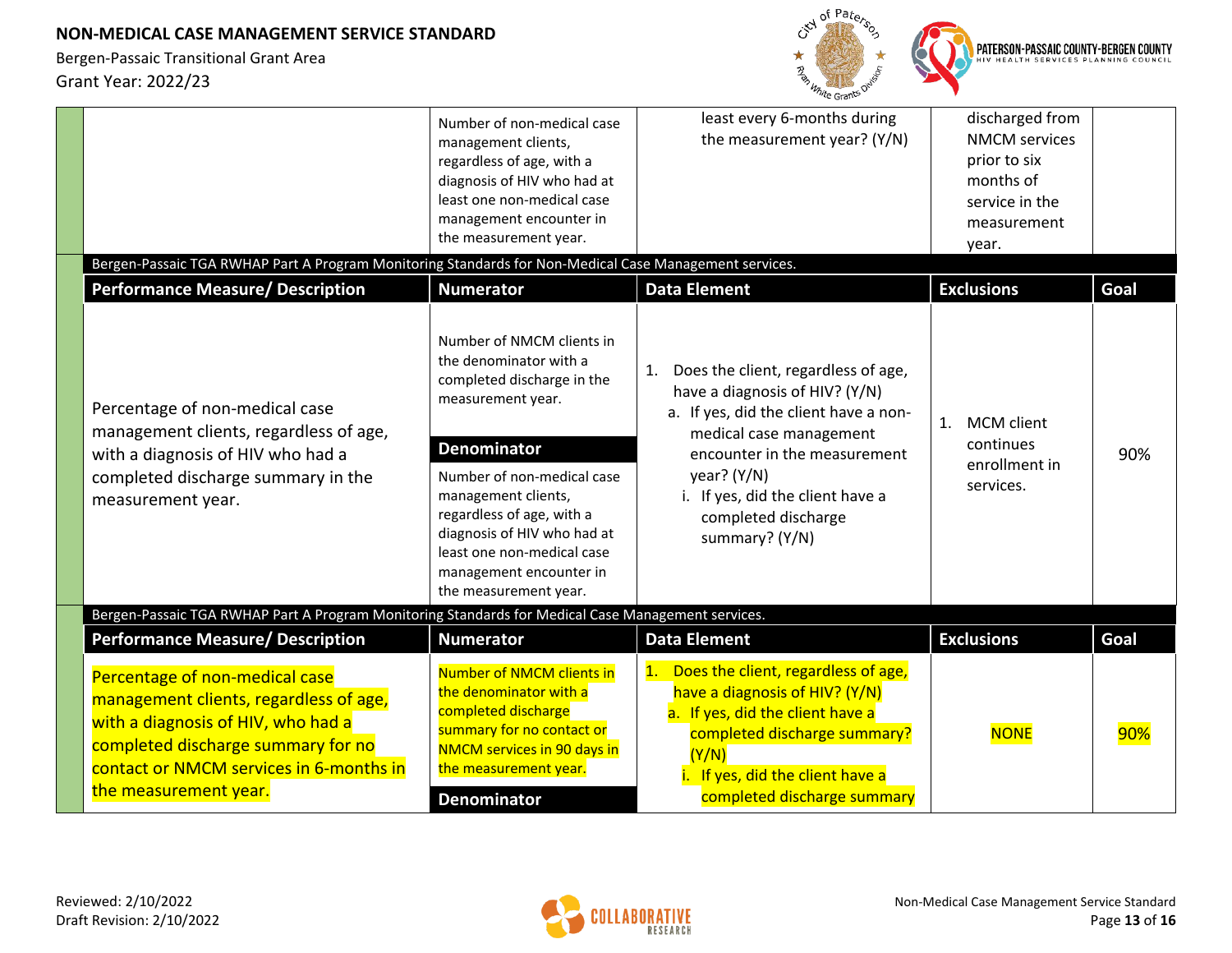

| Bergen-Passaic TGA RWHAP Part A Program Monitoring Standards for Medical Case Management services.                                                                                                                                                                              | Number of medical case<br>management clients,<br>regardless of age, with a<br>diagnosis of HIV who were<br>discharged from NMCM<br>services in measurement<br>year.                                                                                                                                                                                                                                                           | for no contact or MCM services<br>in 90 days in the measurement<br>year? (Y/N)                                                                                                                                                                              |                                                                                       |      |
|---------------------------------------------------------------------------------------------------------------------------------------------------------------------------------------------------------------------------------------------------------------------------------|-------------------------------------------------------------------------------------------------------------------------------------------------------------------------------------------------------------------------------------------------------------------------------------------------------------------------------------------------------------------------------------------------------------------------------|-------------------------------------------------------------------------------------------------------------------------------------------------------------------------------------------------------------------------------------------------------------|---------------------------------------------------------------------------------------|------|
| <b>Performance Measure/ Description</b>                                                                                                                                                                                                                                         | <b>Numerator</b>                                                                                                                                                                                                                                                                                                                                                                                                              | <b>Data Element</b>                                                                                                                                                                                                                                         | <b>Exclusions</b>                                                                     | Goal |
| Percentage of medical case management<br>clients, regardless of age, with a diagnosis<br>of HIV, who had a completed discharge<br>summary for no contact or MCM services<br>in 6-moths, had three contact attempts<br>documented prior to discharge in the<br>measurement year. | <b>Number of NMCM clients in</b><br>the denominator with a<br>completed discharge who had<br>three attempts to contact<br>client prior to discharge in the<br>measurement year.<br><b>Denominator</b><br>Number of non-medical case<br>management clients,<br>regardless of age, with a<br>diagnosis of HIV who were<br>discharged from MCM<br>services for no contact or<br>MCM services in 6-months in<br>measurement year. | Does the client, regardless of age,<br>2.<br>have a diagnosis of HIV? (Y/N)<br>a. If yes, did the client have a<br>completed discharge summary?<br>(Y/N)<br>i. If yes, is there three attempts<br>to contact client documented<br>prior to discharge? (Y/N) | <b>NONE</b>                                                                           | 90%  |
| Bergen-Passaic TGA RWHAP Part A Program Monitoring Standards for Medical Case Management services.<br><b>Performance Measure/ Description</b>                                                                                                                                   | <b>Numerator</b>                                                                                                                                                                                                                                                                                                                                                                                                              | <b>Data Element</b>                                                                                                                                                                                                                                         | <b>Exclusions</b>                                                                     | Goal |
| Percentage of medical case management<br>clients, regardless of age, with a diagnosis<br>of HIV who had no contact or MCM<br>services in 90 days, had a certified letter<br>mailed to the client's last known address                                                           | <b>Number of MCM clients in</b><br>the denominator with a<br>completed discharge who had<br>documentation of a certified<br>letter sent to client prior to<br>discharge in the<br>measurement year.<br><b>Denominator</b>                                                                                                                                                                                                     | Does the client, regardless of age,<br>1.<br>have a diagnosis of HIV? (Y/N)<br>a. If yes, does the client have a<br>completed discharge summary?<br>(Y/N)                                                                                                   | <b>MCM</b> clients<br>1.<br>who opted to<br>not receive mail<br>from<br>subrecipient. | 90%  |

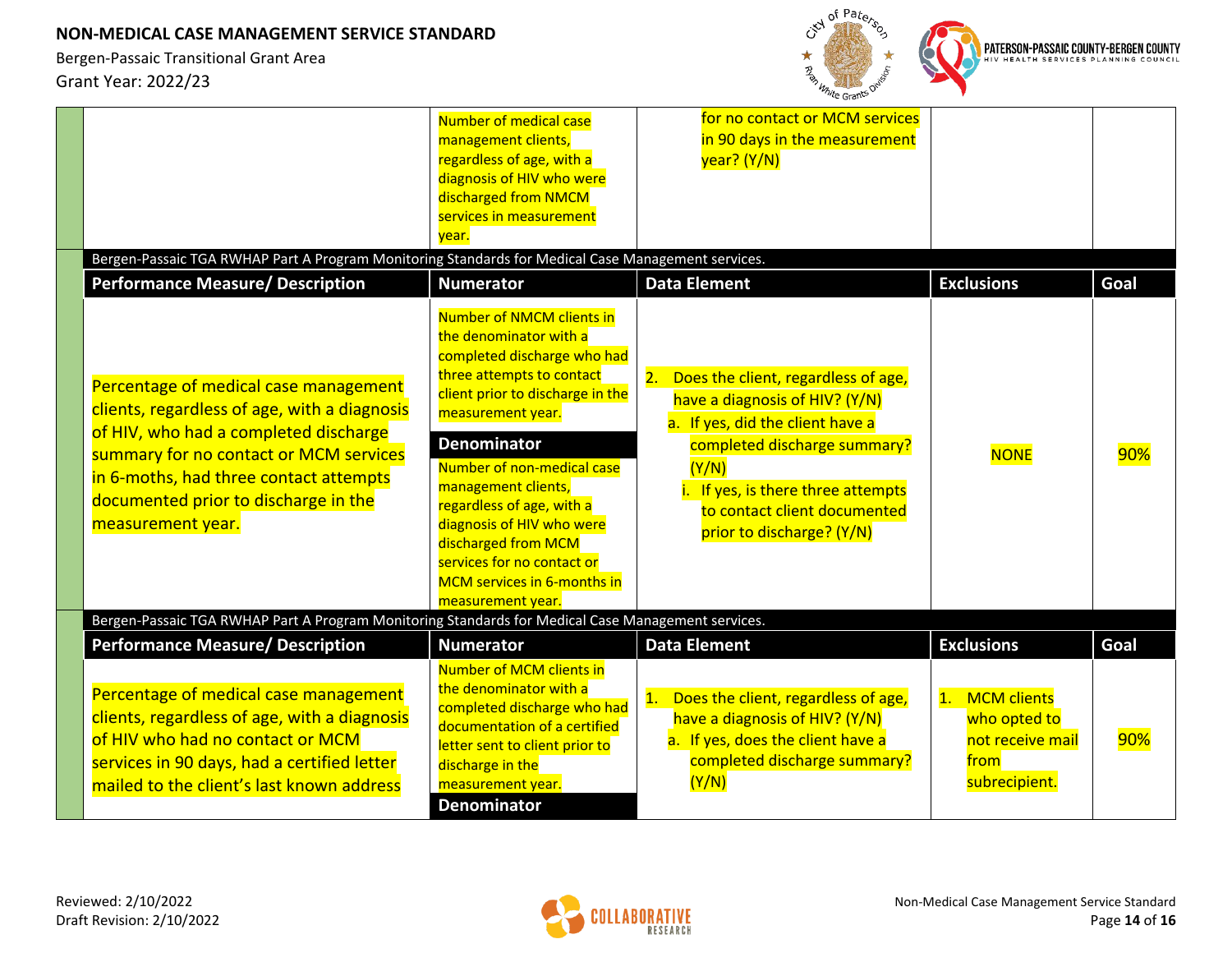

| prior to discharge in the measurement<br>year.                                                                                                                                                                                                                                                         | Number of medical case<br>management clients,<br>regardless of age, with a<br>diagnosis of HIV who were<br>discharged from MCM<br>services for no contact or<br>MCM services in 90 days in<br>measurement year.                                                                                                                                                                                                                   | <u>"<sup>Oite Gran</sup></u><br>If yes, is there documentation<br>of a certified letter prior to<br>discharge? (Y/N)                                                                                                                                  |                                                                                        |      |
|--------------------------------------------------------------------------------------------------------------------------------------------------------------------------------------------------------------------------------------------------------------------------------------------------------|-----------------------------------------------------------------------------------------------------------------------------------------------------------------------------------------------------------------------------------------------------------------------------------------------------------------------------------------------------------------------------------------------------------------------------------|-------------------------------------------------------------------------------------------------------------------------------------------------------------------------------------------------------------------------------------------------------|----------------------------------------------------------------------------------------|------|
| Bergen-Passaic TGA RWHAP Part A Program Monitoring Standards for Medical Case Management services.<br><b>Performance Measure/ Description</b>                                                                                                                                                          | <b>Numerator</b>                                                                                                                                                                                                                                                                                                                                                                                                                  | <b>Data Element</b>                                                                                                                                                                                                                                   | <b>Exclusions</b>                                                                      | Goal |
| Percentage of non-medical case<br>management clients, regardless of age,<br>with a diagnosis of HIV who had no contact<br>or NMCM services in 6-months, was<br>referred to Early Intervention Services,<br><b>Outreach, or New Jersey Disease</b><br>Intervention Services in the measurement<br>year. | Number of NMCM clients in<br>the denominator with a<br>completed discharge who had<br>documentation of a referral<br>to EIS, Outreach, and DIS in<br>the measurement year.<br><b>Denominator</b><br>Number of non-medical case<br>management clients,<br>regardless of age, with a<br>diagnosis of HIV who were<br>discharged from NMCM<br>services for no contact or<br><b>NMCM services in 6-months</b><br>in measurement year. | Does the client, regardless of age,<br>have a diagnosis of HIV? (Y/N)<br>a. If yes, does the client have a<br>completed discharge summary?<br>(Y/N)<br>If yes, was the client referred<br>to EIS, Outreach, and DIS in the<br>measurement year? (Y/N) | 2.<br><b>NMCM clients</b><br>who opted to<br>not receive mail<br>from<br>subrecipient. | 90%  |